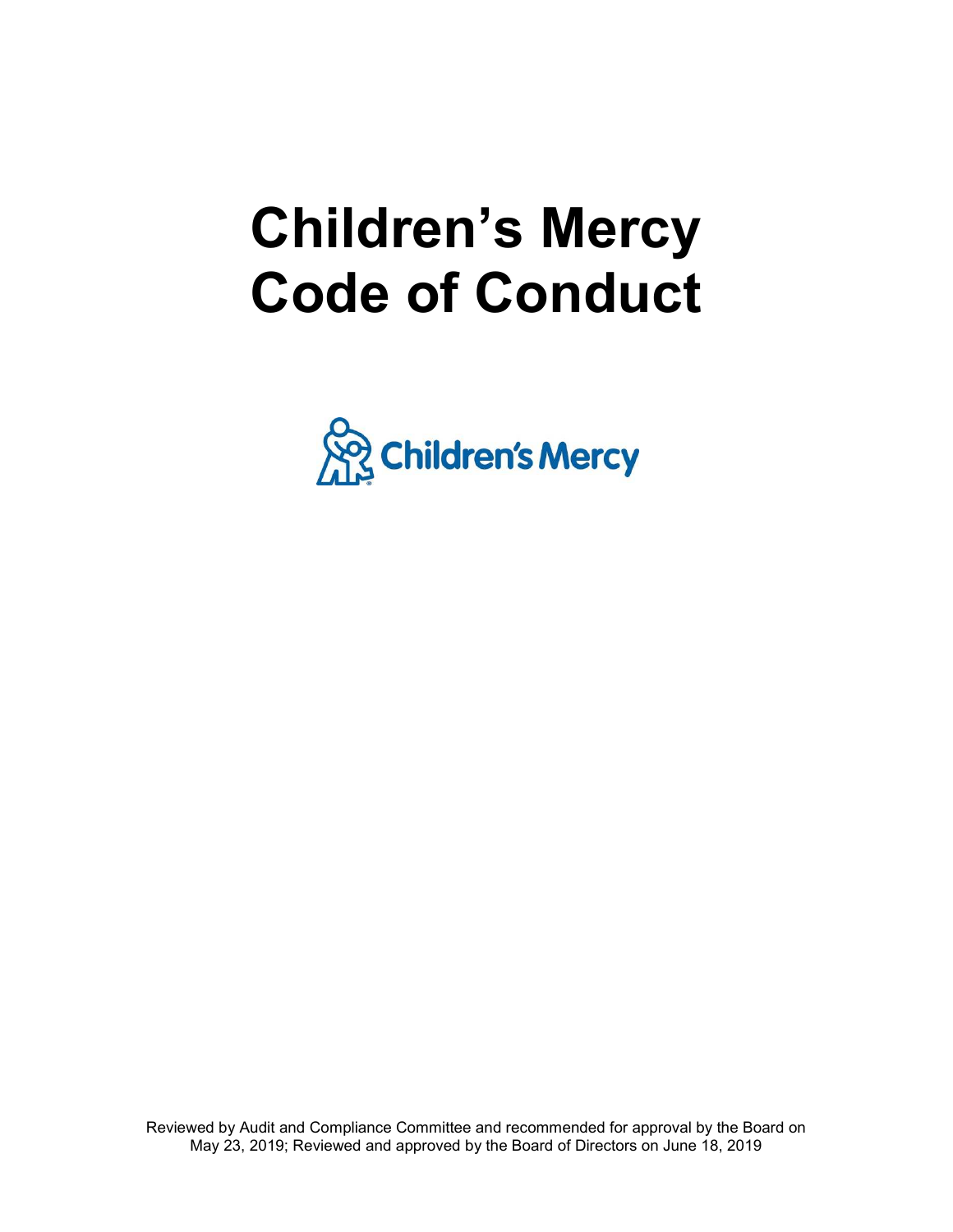### **A Message from Paul Kempinski, MS, FACHE President and Chief Executive Officer**

Dear Colleagues,

Children's Mercy is one of the best pediatric health systems in the nation, committed to providing the highest level of care to the children of our region and beyond. We strive to deliver an extraordinary experience for each person who comes through our doors, in every one of our locations throughout Missouri and Kansas.

Providing that extraordinary experience requires all of us – employees, contractors, vendors and board members – to conduct ourselves with integrity. That means in accordance with the law, of course, but also ethically, honestly and compassionately. We must be role models of integrity not just with our patients and families, but also with each other, and not just within the walls of the hospital, but also within our community.

Your actions matter. They matter for our culture, our work environment and our reputation. But, most importantly, they can impact the health and well-being of the children we serve. That is why you're receiving this updated Children's Mercy Code of Conduct. It sets forth the principles, policies and standards of our organization, to guide the behavior of every individual and organization associated with Children's Mercy. It's your responsibility to review and understand these requirements, manage your behavior and activities accordingly, and report any concerns you may have about possible violations.

Thank you in advance for reviewing and following these important policies, and for acting with integrity in all you do each day on behalf of our patients and families.

Sincerely,

ASS

Paul Kempinski, MS, FACHE President and Chief Executive Officer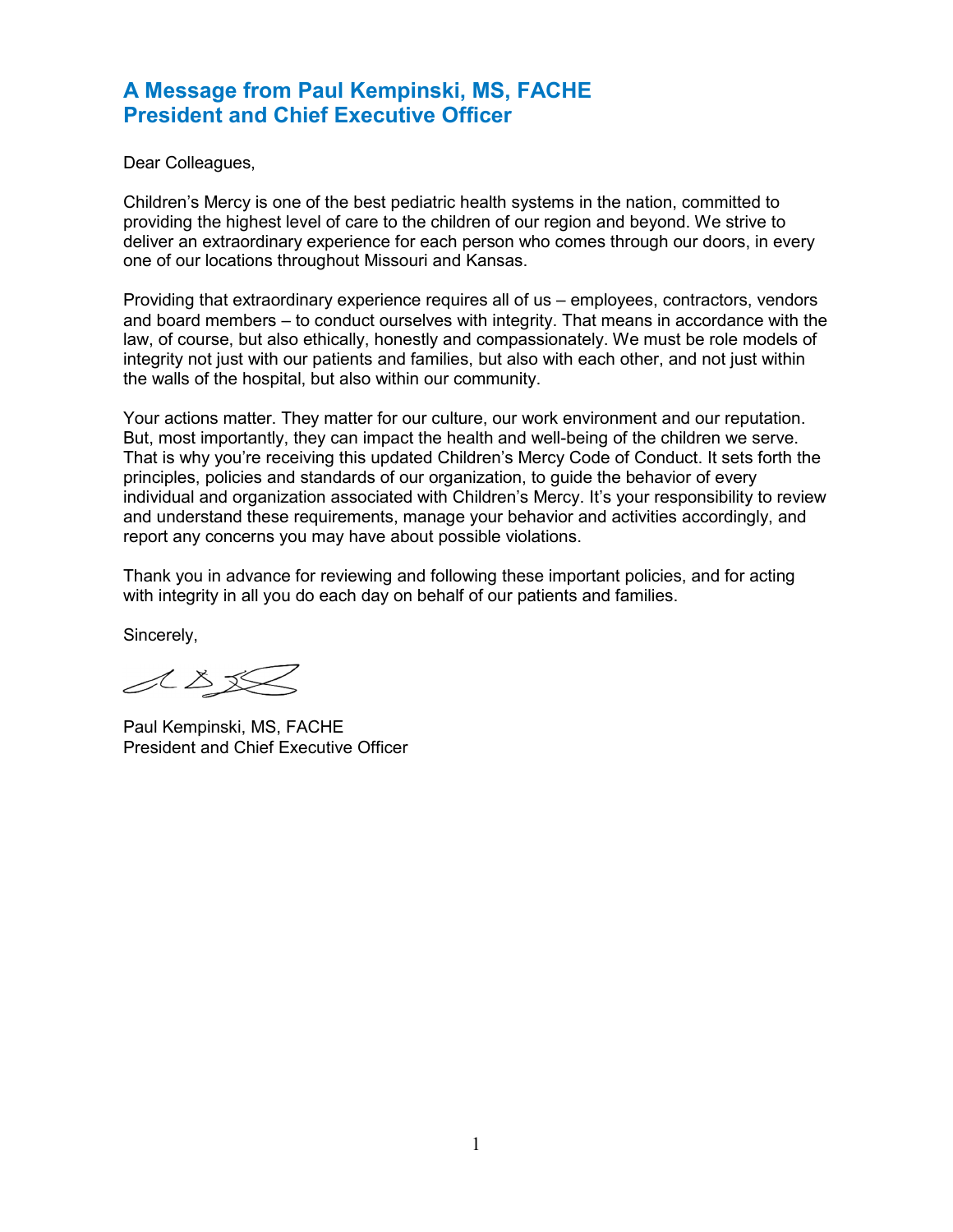# **INTRODUCTION AND REPORTING**

Children's Mercy Hospital is committed to providing care and performing its operations in an ethical, honest and legal manner. This Code of Conduct sets forth the principles, policies and standards by which Children's Mercy Hospital operates its **Clinical Services**, **Business Operations**, **Personnel Services** and **Research and Development** to achieve this goal. This Code of Conduct applies to Children's Mercy Hospital and its subsidiaries and affiliates ("Children's Mercy" or "Hospital"), as well as its employees, Board members, executives, employed and non-employed health care professionals, health care professionals with clinical privileges, contract staff, volunteers, students and persons conducting research on behalf of Children's Mercy (collectively referred to as "Hospital Associates") in performing their job functions or duties on behalf of Children's Mercy. Children's Mercy makes this document and Deficient Reduction Act supporting documents available via the **[Children's Mercy public](https://www.childrensmercy.org/About_Us/Deficit_Reduction_Act_Information/)  [website](https://www.childrensmercy.org/About_Us/Deficit_Reduction_Act_Information/)** and expects all persons or entities acting, or providing services on behalf of Children's Mercy to adhere to the laws and regulations applicable to their services and conduct**.**

Children's Mercy requires all Hospital Associates to abide by the principles, policies and standards described here and to conduct the business and affairs of the Hospital in a manner consistent with these principles and standards. Hospital Associates are required to attest that they have read and understand the Code of Conduct. Attestation occurs upon hire and annually thereafter.

Children's Mercy's [Mission, Vision and Strategic Goals](http://scope/uploadedFiles/The_Scope/About_Us/MissionVisionValuesAndStrategicGoals.pdf) are the foundation for the way the hospital does business. The [Corporate Compliance Plan](https://childrensmercy.ellucid.com/documents/view/105/) and additional policies and procedures, support and provide further detail on the principles, outlined in the Code of Conduct. Hospital Associates must be familiar with the Children's Mercy [Mission, Vision and](http://scope/uploadedFiles/The_Scope/About_Us/MissionVisionValuesAndStrategicGoals.pdf)  [Strategic Goals,](http://scope/uploadedFiles/The_Scope/About_Us/MissionVisionValuesAndStrategicGoals.pdf) [Corporate Compliance Plan,](https://childrensmercy.ellucid.com/documents/view/105/) and those policies and procedures referenced in the Code of Conduct.

### **Hospital Associates who believe that violations of the Code of Conduct have occurred, or are likely to occur, must report their concerns!**

Hospital Associates are the key to Children's Mercy's success and can ensure compliance not only by following Children's Mercy policies and procedures, but by asking questions when something seems "odd" or "not right," reporting concerns as outlined in this Code of Conduct and helping to correct any areas of noncompliance.

Children's Mercy is committed to receiving and responding to all good-faith reports of potential violations of applicable law, regulations or its standards for ethics, honesty and integrity in the performance of activities on behalf of the Hospital. Suspected violations of the Code of Conduct or Corporate Compliance Plan can be reported to supervisors or to the Corporate Compliance Department through (1) the Corporate Compliance hotline at **(816) 460-1000**; (2) via inter-departmental mail; (3) to a Corporate Compliance Department staff member; or (4) via email at [compliance](mailto:compliance)@cmh.edu. The Corporate Compliance Department will investigate allegations without retaliation as required by the [Corporate Compliance Plan](https://inowprod.cmh.edu/webnow/index?rdtoken=1544024257101https://childrensmercy.ellucid.com/documents/view/105/) and the Non-Retaliation: Prohibition from Reprisal Policy.

If a Hospital Associate does not want to use the internal reporting process, s/he may report concerns regarding potential compliance violations to the appropriate external agency. Children's Mercy and Hospital Associates must also comply with certain laws by reporting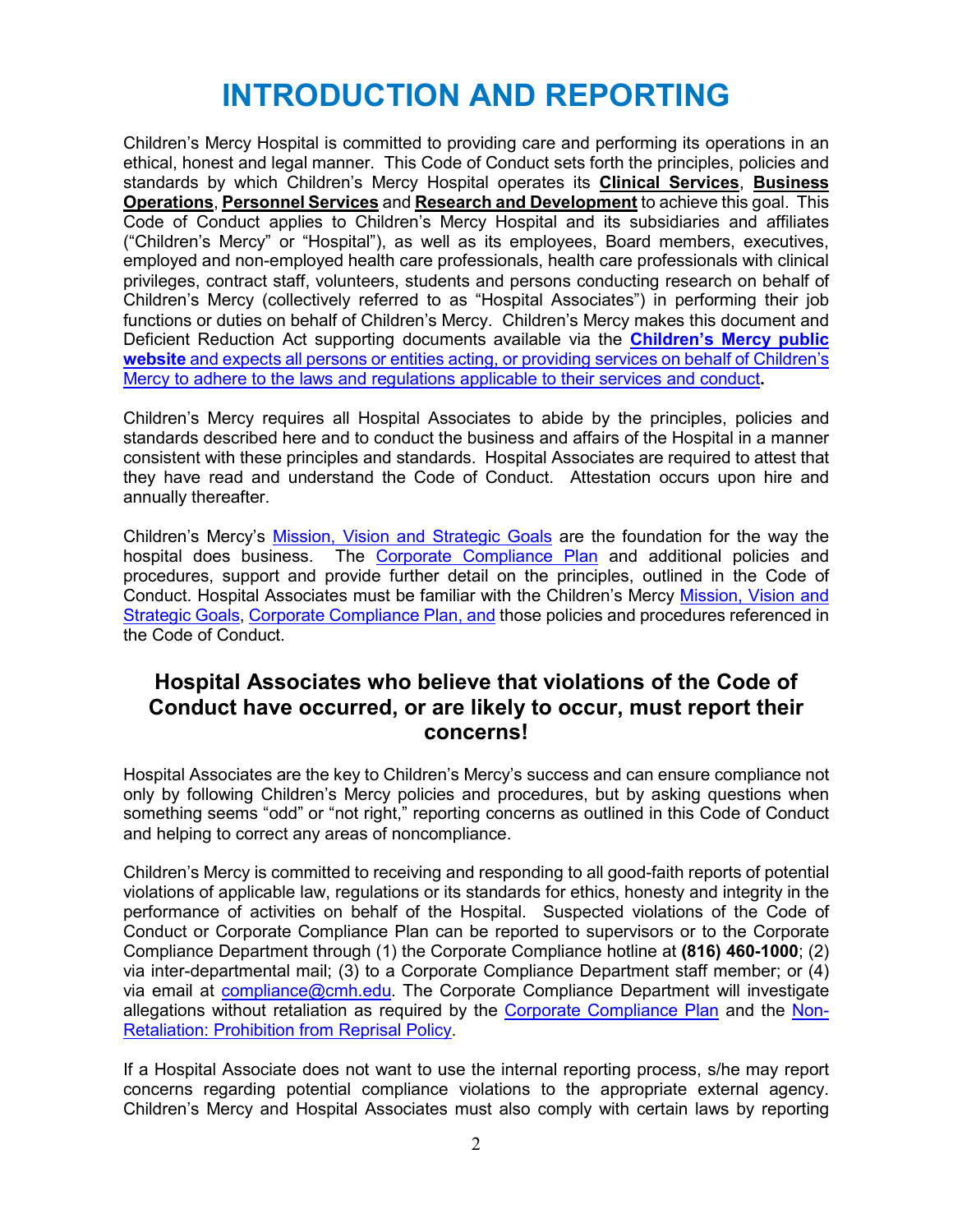credible evidence of violations to the appropriate government agencies. For example, state laws require certain Hospital Associates to report to the proper authorities if they have reason to believe a child or disabled adult has suffered abuse or neglect. For additional information, refer to the [Abuse and Neglect Policy.](https://childrensmercy.ellucid.com/documents/view/33)

### **CLINICAL SERVICES**

 "Extraordinary Every Time" patient care is at the core of Children's Mercy's mission, and requires that all Hospital Associates strive to provide the safest, friendliest, highest quality of service and care with the integrity that Children's Mercy patients and families expect and deserve.

#### **Providing Care for All**

Children's Mercy admits pediatric patients in need of medical care without discrimination on the basis of race, color, national origin, disability, age, sexual orientation, or gender identity, in admission to, participation in, or receipt of the services and benefits under any of its programs and activities, or any other basis protected by law or regulation. Children's Mercy provides the same level of care and service to all patients, regardless of their affiliation with the Hospital or Hospital Associates and does not provide preferential treatment based on any criteria. Diversion to another health care facility occurs only after a patient's condition has been assessed and a determination has been made that Children's Mercy is unable to match the patient's need based upon bed availability, adequate and trained staff, technology or necessary equipment.

#### **Integrity of Clinical Decision-Making**

Children's Mercy consistently maintains the clinical decision-making process and such decisions are based upon identified patient health care needs. Children's Mercy encourages and supports ethical reflection, dialogue and critical analysis among patients, families and Hospital Associates facing difficult clinical decisions that involve moral or ethical questions. The [Ethics Committee](http://scope/about_us/committees/ethics/ethics_committee_non-urgent_contact_request_form/) helps these parties consider and talk through the ethical issues, and provides recommendations that might help guide their clinical decision-making.

#### **Culture of Safety**

Children's Mercy is dedicated to ensuring the health and safety of Hospital Associates, patients and families. Hospital Associates will take reasonable precautions and follow rules and regulations related to Infection Control, Security, Environmental Safety and Occupational Safety to promote and maintain a safe environment. Hospital Associates will report hazardous conditions immediately. Children's Mercy promotes a culture of patient safety at every level by striving to continuously enhance patient care and instituting family-centered quality improvement initiatives. Hospital Associates must encourage open and honest communication with patients, families and the health care team, recognizing the patient's and family's right to informed consent and the right to refuse treatment in accordance with applicable law. Hospital Associates will respect the human dignity of each patient by protecting their confidentiality and responding to questions, concerns and needs in a timely and sensitive manner.

#### **Patient Privacy and Confidentiality**

Children's Mercy values and protects the privacy and confidentiality of Hospital Associates, patients and families by requiring that all Hospital Associates adhere to the [Confidentiality](https://childrensmercy.ellucid.com/documents/view/150) and [Release of Information](https://childrensmercy.ellucid.com/documents/view/142) policies. Hospital Associates are responsible for ensuring that data is accessed, maintained, stored and transmitted in a secure manner according to the [Information](http://scope/policies/4217)  [Security Policy](http://scope/policies/4217) and related standards and procedures. Hospital Associates must not disclose or share passwords, and must not allow access to computer systems by non-authorized users.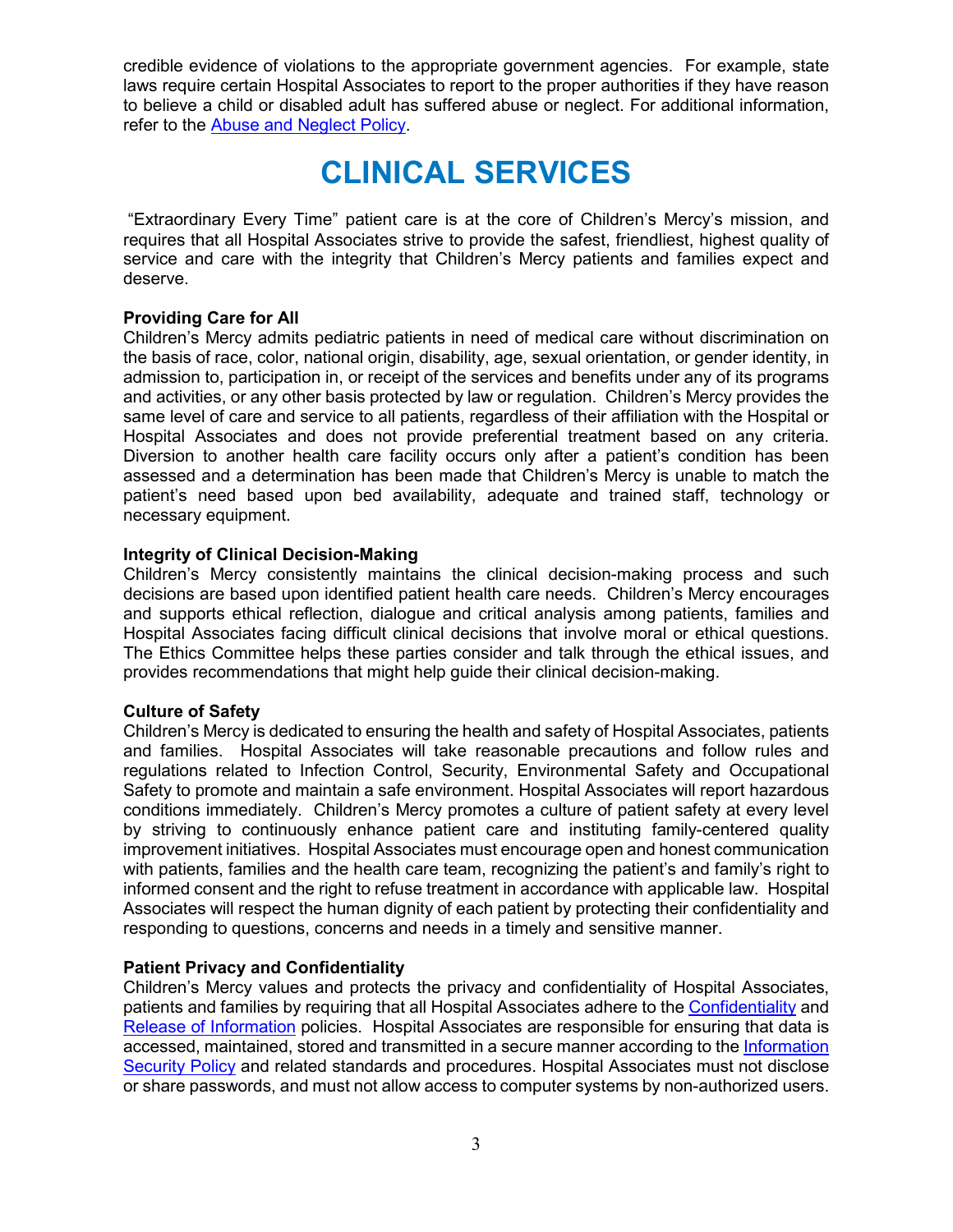#### **Complaints and Grievances**

Children's Mercy is committed to offering Hospital Associates, patients, families and visitors an opportunity to express any concerns or opportunities for improvement. Hospital Associates who receive a concern from a patient, guardian or visitor are empowered to accept responsibility for immediately communicating the information pursuant to the Patient Complaints and Grievance Policy.

#### **Medical Staff Bylaws**

All members of Children's Mercy medical staff must demonstrate that they meet the qualifications and standards set forth in the Medical Staff Bylaws and adhere to the Medical Staff Bylaws in the performance of their duties.

# **BUSINESS OPERATIONS**

Children's Mercy is committed to performing its business operations with integrity, honesty and in compliance with all applicable law and avoiding even an appearance of impropriety. Hospital Associates may not give business or professional courtesies, as such is a violation of hospital policy.

#### **Coding, Billing and Financial Records and Reports**

Children's Mercy and all Hospital Associates must provide honest, complete and accurate statements in any financial, billing, expense or time reports and in any claim or application for benefits under any government health care program, insurance, or other program. Hospital Associates must notify Corporate Compliance if they find that the Hospital has received funds that were improperly paid, including any payment for services not rendered or rendered by someone who was not properly licensed.

#### **Gifts and Entertainment and Conflicts of Interest**

Children's Mercy does not allow gifts and entertainment to influence decisions and actions or interfere with good judgment. For guidance related to entertainment or gifts refer to the Gifts and Gratuities, In-Kind Donations and the Patient Inducement policies. In addition, Hospital Associates are expected to avoid any situation in which their financial or other personal considerations may compromise, or appear to compromise, their professional judgment in conducting Hospital duties in accordance with the Conflict of Interest Policy.

#### **Government Relations, Lobbying and Political Activities**

Children's Mercy recognizes and honors the rights of Hospital Associates to become involved in political activities. As a nonprofit entity, Children's Mercy is prohibited from participating in political activity and is limited in its ability to lobby under laws administered by the Internal Revenue Service (IRS) and other Federal agencies. Lobbying is activity directed toward influencing legislation, which generally includes any measure requiring a vote by Congress, state legislatures, local governing bodies or the public. Any lobbying by Hospital Associates in their capacity as representatives of Children's Mercy must be approved **in advance** by the Department of Government Relations, as lobbying by a nonprofit entity is subject to extreme limitations under the law. Political activity is participation in any effort to support or oppose a candidate for any public office, and includes any contribution of resources, campaigning and other promotion. Hospital Associates are strictly prohibited from engaging in political activity in their capacity as representatives of Children's Mercy, as nonprofit organizations are forbidden from engaging in political activity. A Hospital Associate, as a citizen or representative of a professional association (such as the AAP), may engage in political activity or lobbying as determined by the respective associations. Children's Mercy does not provide support (through dues or otherwise) for such activities. For further clarification please refer to the [Lobbying and Political Activities Policy](https://childrensmercy.ellucid.com/documents/view/83) or the Department of Government Relations.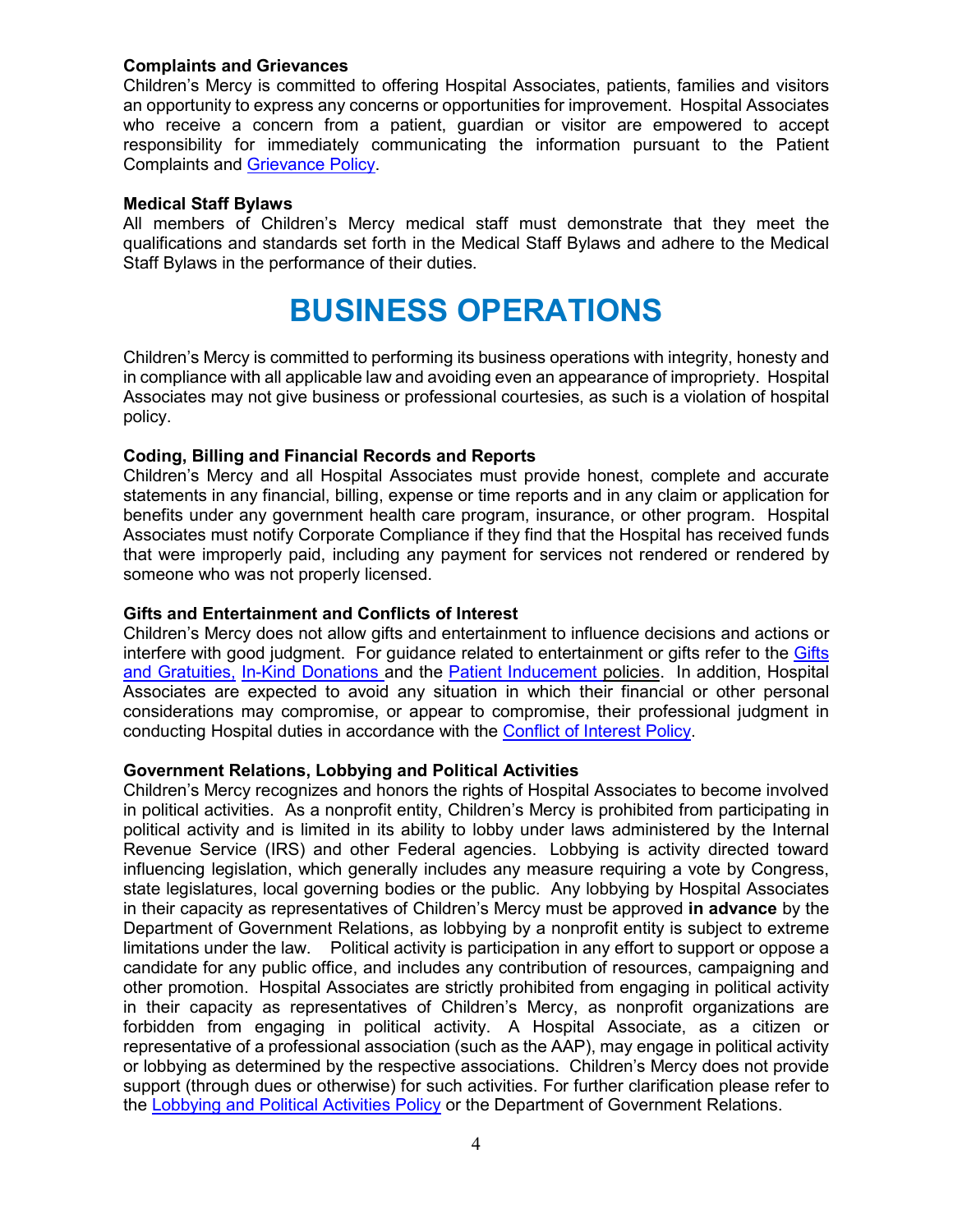#### **Media and Marketing**

Children's Mercy recognizes and honors the rights of Hospital Associates to become involved in marketing opportunities. Hospital Associates who want to use a Children's Mercy logo must comply with the **Brand Identity Guide.** Children's Mercy ensures a coherent, consistent message by utilizing the Communications and Marketing Department to provide information to media outlets pursuant to the [Media Policy.](https://childrensmercy.ellucid.com/documents/view/73/)

#### **Surveys, Audits and Inspections**

Children's Mercy and Hospital Associates are committed to providing prompt, accurate, timely and complete information to the Audit and Advisory Services Department as well as any government or accreditation agencies conducting surveys, audits or inspections.

#### **Copyright and Intellectual Property**

Children's Mercy adheres to all federal and state copyright laws which may prohibit Hospital Associates from making copies of all or part of a publication, electronic media (such as videos or software), downloading and use of information, or using someone else's idea. Hospital Associates may not use a product or information in violation of another's interest or misappropriate confidential or proprietary information belonging to another person or entity. The Children's Mercy [Copyright Use and Infringement Policy and Intellectual Property Policy](https://childrensmercy.ellucid.com/documents/view/48) [provide guidance regarding the Hospital's commitment to ethical use of information.](https://childrensmercy.ellucid.com/documents/view/48) Children's Mercy encourages the development and marketing of inventions resulting from scholarly and professional activity. Ownership of such inventions is described in the [Intellectual Property](https://childrensmercy.ellucid.com/documents/view/48)  [Policy.](https://childrensmercy.ellucid.com/documents/view/48)

#### **Accuracy, Retention and Disposal of Documents and Records**

All records, photos, or documentation generated or received by Children's Mercy are the property of the Hospital. Hospital Associates do not have any personal or property right to such records, even though they may have developed or compiled such records. Hospital Associates are responsible for ensuring that all records are accurate and are created, used, maintained, preserved and destroyed in accordance with Hospital policies, including the Documentation Guidelines for Patient Care and the Record Retention and Management policies, contracts and applicable laws and regulations.

#### **Compliance with Laws**

Children's Mercy follows all laws and regulations related to referrals and does not do business with individuals or entities appearing on any state or federal exclusion lists. Children's Mercy clinicians may not make referrals for certain services to an entity in which they, or their family member, has a financial interest. Additionally, Children Mercy and its Hospital Associates may not pay or receive anything of value in exchange for referrals. The Children's Mercy Healthcare [Sanction Screening,](https://childrensmercy.ellucid.com/documents/view/59) Non-Monetary Compensation to Referring Physicians and or their [Immediate Family Members ,](https://childrensmercy.ellucid.com/documents/view/76) and the [Fraud, Waste and Abuse Plan p](https://childrensmercy.ellucid.com/documents/view/110)olicies, contracts and applicable laws and regulations.

### **PERSONNEL SERVICES**

Children's Mercy strives to create and maintain a work environment that promotes and supports the mission and vision of the Hospital while maintaining a safe and healthy work environment for Hospital Associates, patients, families and visitors.

#### **Managing Behaviors for a Culture of Safety**

Children's Mercy expects all Hospital Associates to demonstrate respectful, honest, professional and inclusive communications and behaviors toward others as outlined in the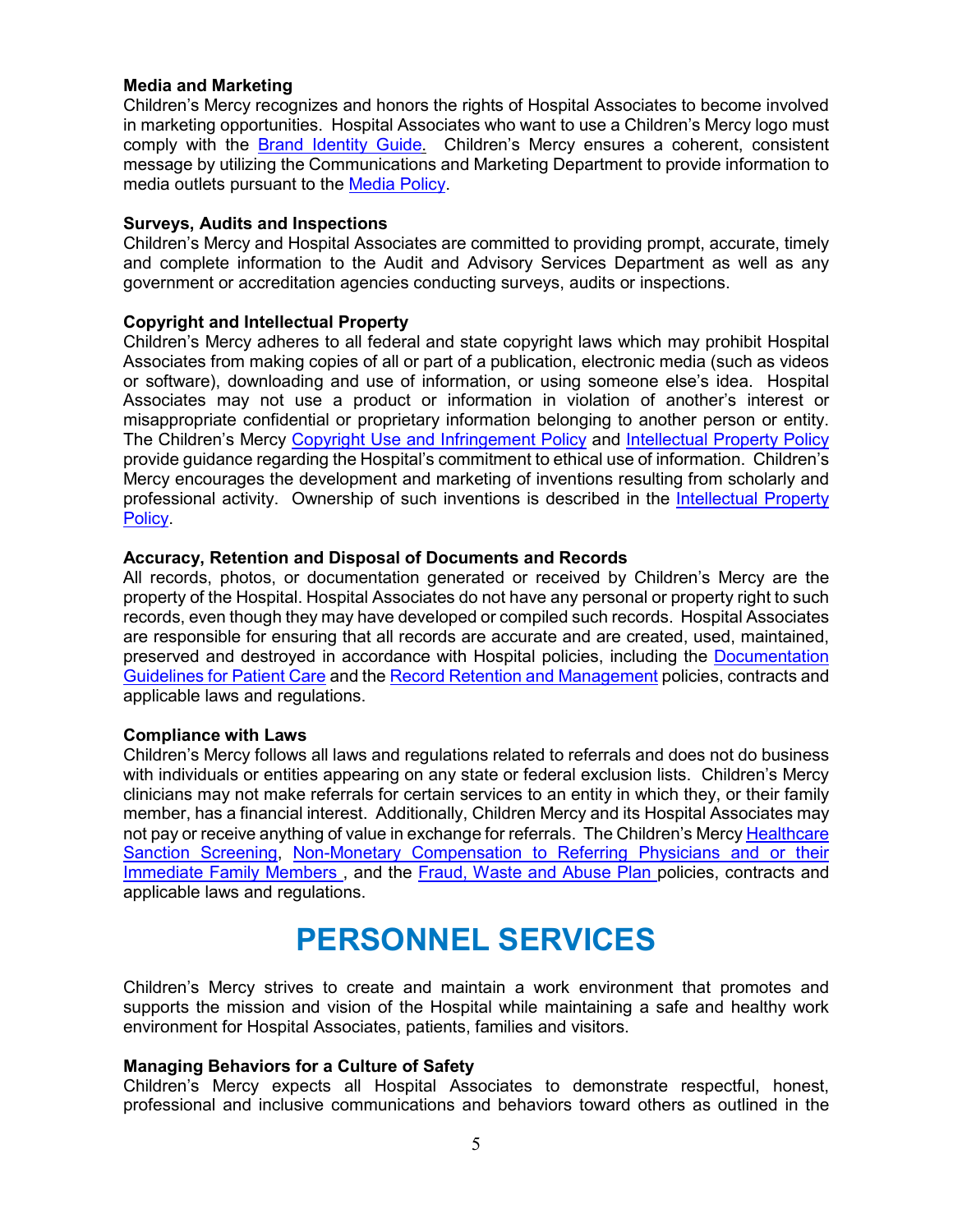[Managing Behaviors for a Culture of Safety Policy.](https://childrensmercy.ellucid.com/documents/view/158) Children's Mercy also prohibits the solicitation or distribution of literature at its facilities that is discriminatory, hateful, harassing, illegal, defamatory, profane or obscene as outlined in the Solicitation and Distribution Policy. Behaviors that cause distress among staff, negatively affects the overall morale within the work environment, undermines productivity, leads to unwanted turnover, undermines the culture of safety, or results in ineffective or substandard care will not be tolerated. Hospital Associates must also comply with the [Drug and Alcohol Policy.](https://childrensmercy.ellucid.com/documents/view/2162)

#### **Diversity, Discrimination and Equal Employment Opportunity**

Children's Mercy is an equal opportunity employer that recruits, hires, trains and promotes the most qualified person(s) without regard to race, color, religion, sex, pregnancy, sexual orientation, gender identity, national origin, age, disability, veteran or military status, genetic information, or any other legally protected status. Children's Mercy is an inclusive environment and prohibits discrimination of any legally protected status. For additional information please refer to the [Anti-Discrimination and Anti-Harassment Policy,](https://childrensmercy.ellucid.com/documents/view/2079/) and report any concerns to supervisor or Human Resources. Hospital Associates with a cultural, moral, ethical or religious objection to providing certain services should utilize the Moral and Religious Objections to Care Policy.

#### **Harassment, Workplace Violence & Non-Retaliation**

Children's Mercy strives to offer an environment free from any type of workplace violence or harassment, whether based on race, color, religion, sex, national origin, age, disability, pregnancy, sexual orientation, gender identity, veteran or military status, genetic information, or other status protected by law as outlined in the [Anti-Discrimination/Anti-Harassment,](https://childrensmercy.ellucid.com/documents/view/2079/) [Violence in the Workplace a](https://childrensmercy.ellucid.com/documents/view/2080)nd [Managing Behaviors for a Culture of Safety policies.](https://childrensmercy.ellucid.com/documents/view/158) Concerns, questions and reports of behavior in opposition to these standards should be directed to the Human Resources Department. No disciplinary action or other form of retaliation will be taken against an individual who, in good faith, reports an issue, problem, concern or violation to Children's Mercy, to The Joint Commission or other regulatory agencies. Reporting does not protect individuals from appropriate disciplinary action regarding their own unacceptable performance or conduct. For additional information, refer to the Non-Retaliation: Prohibition [from Reprisal Policy.](https://childrensmercy.ellucid.com/documents/view/77/98/)

#### **Electronic Communications and Media**

Hospital Associates are provided access to various communication systems that must be used primarily for the Hospital's business in accordance with the [Acceptable Use Standard,](https://childrensmercy.ellucid.com/documents/view/158) [Communication Equipment Use and Monitoring,](https://childrensmercy.ellucid.com/documents/view/44) [Electronic Communication of PHI and](https://childrensmercy.ellucid.com/documents/view/151)  **[Hospital Information,](https://childrensmercy.ellucid.com/documents/view/151) and Provision of Wireless Communication Devices and Related Service** [Plans](https://childrensmercy.ellucid.com/documents/view/131) policies. Children's Mercy may monitor and/or access such electronic devices and communication systems and Hospital Associates should presume no expectation of privacy in anything they create, store, send or receive using those devices. Hospital Associates must protect mobile devices and media in accordance with the [Mobile Device Procedure](https://childrensmercy.ellucid.com/documents/view/911) and [Media](https://childrensmercy.ellucid.com/documents/view/910)  [Handling Standard.](https://childrensmercy.ellucid.com/documents/view/910) Loss, theft or other suspected or known information security incidents must be immediately reported to the Service Desk at (816) 234-3454.

Hospital Associates must refrain from using Hospital resources for personal use and abide by the [Social Media Policy.](https://childrensmercy.ellucid.com/documents/view/53)

### **RESEARCH AND DEVELOPMENT**

Children's Mercy is committed to following all laws and regulations related to scientific research. Hospital Associates are responsible for accurately and completely documenting research, conducting research with scientific integrity, and adhering to all applicable state and